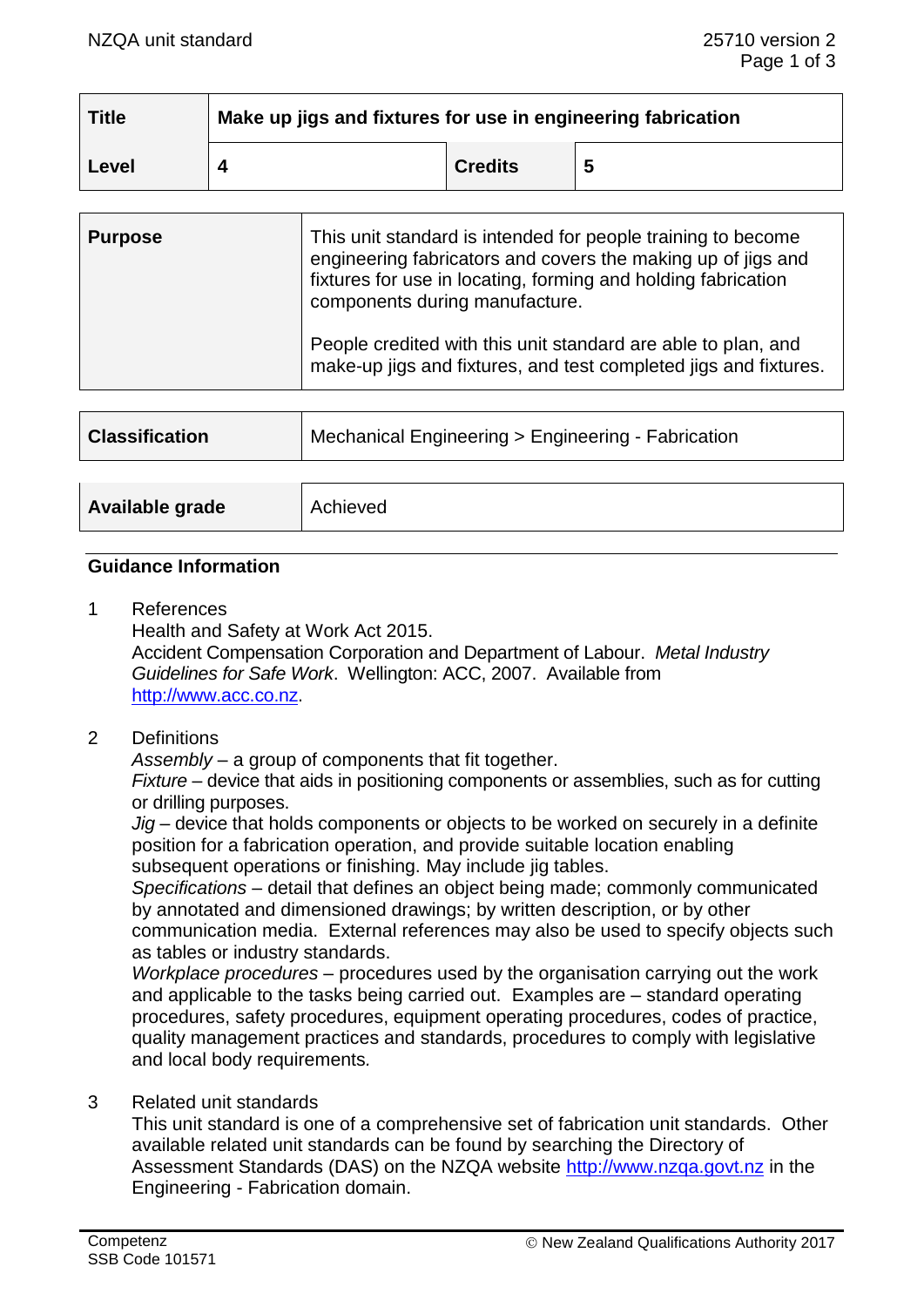#### 4 Timeframe All activities are expected to be completed within commercially acceptable timeframes.

# **Outcomes and performance criteria**

# **Outcome 1**

Plan the make-up of jigs and fixtures.

Range three jigs; each jig must locate at least four components within the assemblies to be manufactured from the jig. Two fixtures.

#### **Performance criteria**

- 1.1 Work is planned in accordance with job requirements.
	- Range work requirements, materials, tools and equipment, work sequences, identification of potential problems.
- 1.2 Component drawings or specifications are interpreted to determine jig and fixture dimensions and configuration.
- 1.3 Dimensioned sketches or drawings are made of jigs and fixtures.
- 1.4 Jig and fixture components are made or selected in accordance with job requirements.
- 1.5 Jigs include clamping restraints for at least two components within each jig.
- 1.6 Tools and equipment are selected in accordance with job requirements.

## **Outcome 2**

Make up jigs and fixtures.

Range jigs and fixtures planned in outcome 1.

## **Performance criteria**

- 2.1 Workplace safety procedures are followed.
	- Range examples are use of personal protective equipment, checking of equipment for faults, elimination of risk of fire or explosion, protection from arc radiation.
- 2.2 Jigs and fixtures are made up in accordance with jig or fixture sketches or drawings.